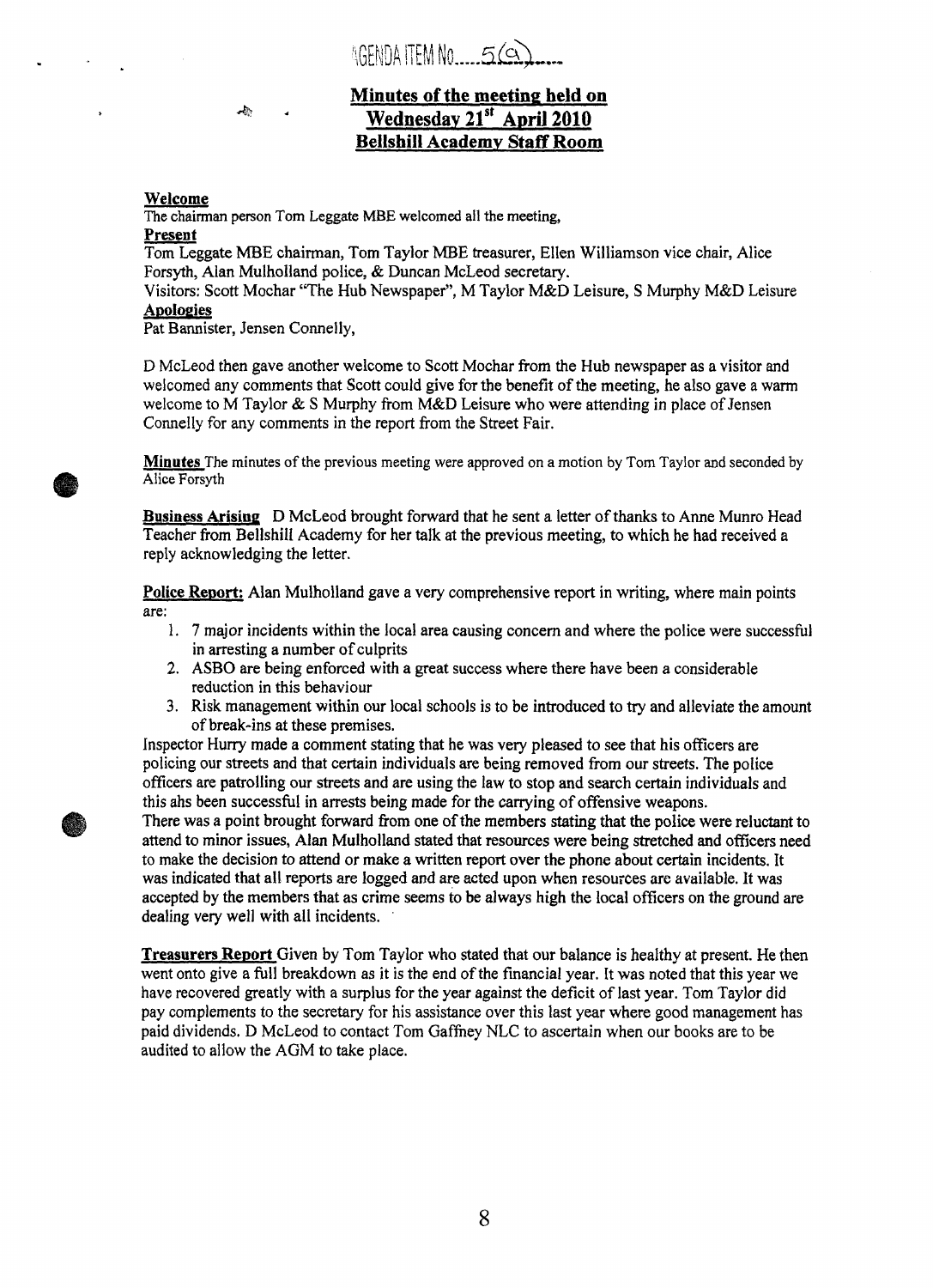**Street Fair Report:** D McLeod gave a very comprehensive report detailing all that will happen at this year Street Fair. He stated that the road closure will come into force at 18.00 hours on Friday, this closure **will** also take in the car park which belongs to Tesco, at the corner of Emma Jay Road/ Main Street.

On Saturday the **Fair** will be opened by the Deputy Provost James Robertson at 1 1 **.OOam,** from 12.00 noon the Salvation **Army** Band will entertain the public, at 13.00 hours the Bellshill & District Concert Brass will the take over.

On Sunday this year **I** have arranged that Bellshill Main Street will host **3** local dance groups who will entertain all that wishes to come along and be entertained. This will begin at 13.00 hours when **Dance** Dynamics Cheer Squad will start the entertainment under the guidance of Carol McLean, at **14.15** hours Street Beat will take over under the guidance of Nadia Henry, at 15.30 hours Signature Dance Squad will then entertain us under the guidance of Fiona Reid.

On the Monday **I** am hoping to either have the Army hosting a recruitment drive or the Strathclyde Fire service showing off their equipment.

### **Correspondence**

.

- TFN Newspapers
- Weekly List of Planning Applications D McLeod stated there were a number of applications in ٠ the Bellshill Area but felt that they were well within guidelines.
- North Lanarkshire Voluntary Sector Conference, invite to attend this conference no one **was**   $\bullet$ able to attend.
- SCVO e-bulletins informing all of the sector news  $\bullet$
- Membership renewal form for ASCC  $\bullet$
- **CVS** newsletter  $\bullet$
- Membership renewal for VANL  $\bullet$
- Flyer from *SMP* play grounds  $\bullet$
- Flyer and newsletter from Wicksteed Playscapes
- Flyer from Zurich insurances detailing forth coming seminars.  $\bullet$
- $\bullet$ Information and review booklet on NLC scheme for community councils, (D McLeod, Tom Taylor & Tom Leggate will formulate a response.
- Letter fiom NLC seeking comments on the forth coming new cemetery adjacent to Bothwellhaugh Road (D McLeod to email response)
- Email & letter of invitation to **AGM** of NLC Access Forum **(Tom** Taylor will attend on behalf  $\bullet$ of Bellshill **Community** Council)
- SCVO manifesto information on Scottish Charity Awards & seminars
- Letter from Frank Roy MP indicating what happens now and during the forth coming election for all MP's
- Planning Application **fiom** Shore Energy within Carnbroe
- Invitation fiom Water Watch Scotland to a public meeting in Motherwell
- Scottish Health Council letter with Newsletter, Connect magazine and Annual Report
- Minutes **fiom** NLC meetings

**As** this **completed** ail **the business of** tonight's meeting the secretary moved a vote of **thanks** to *the* chairrnan until the next meeting.

### **Next Meeting.**

The next meeting will be held on Wednesday  $19<sup>th</sup>$  May 2010 in Bellshill Academy staff room.

## **All welcome.**

Ì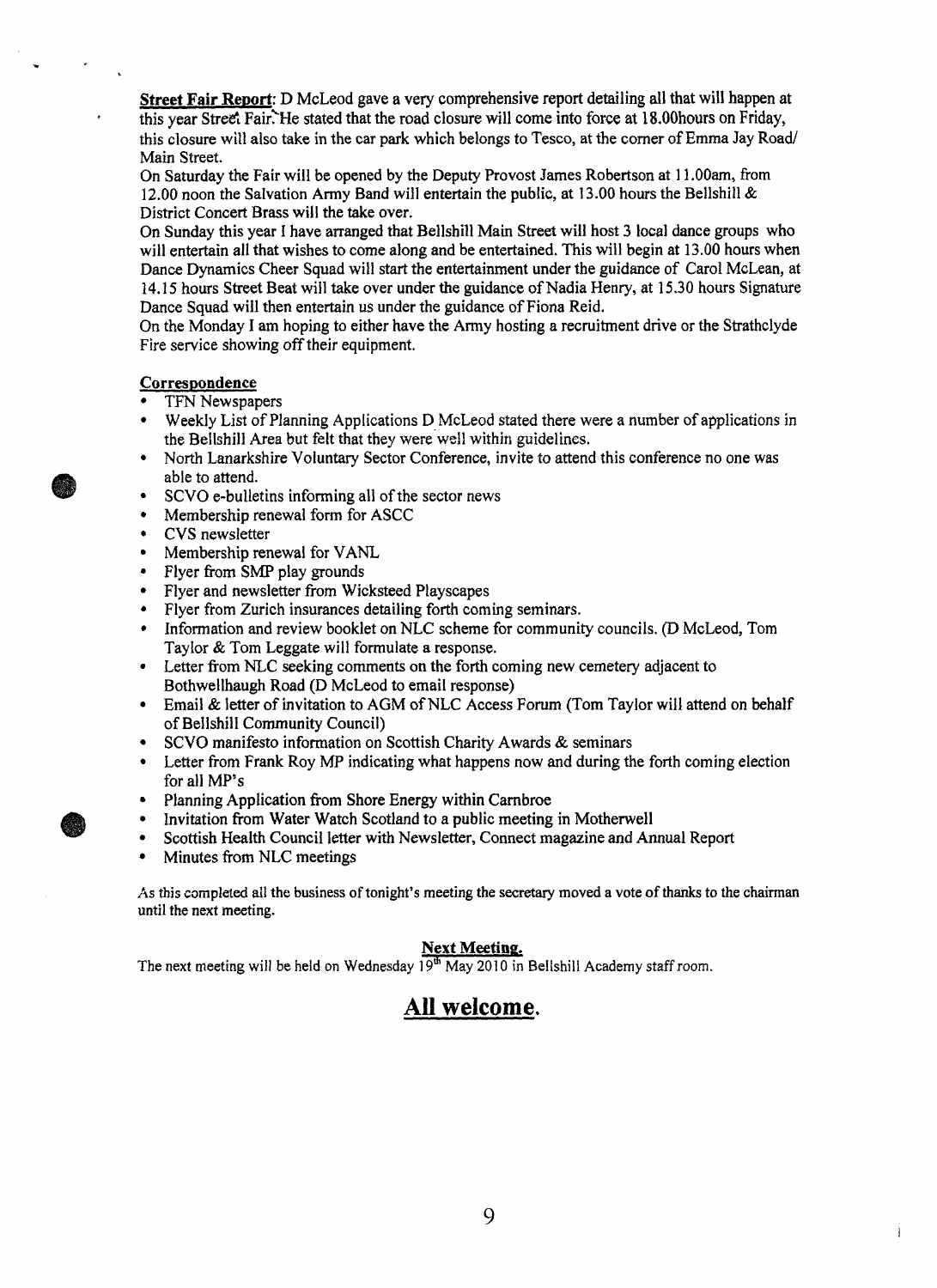AGENDA ITEM NO. 5(a)

# **MINUTES OF THE MEETING HELD ON** WEDNESDAY 19" MAY 2010 BELLSHILL ACADEMY STAFF ROOM

#### **Welcome**

The chairman person Tom Leggate MBE welcomed all the meeting,

### **Present**

Tom Leggate **MBE** chairman, Tom Taylor MBE treasurer, Ellen Williamson vice chair, Jensen Connelly **M&D** Leisure, **W** Baker, Ray Mitchell MBE, Duncan McLeod secretary.

Visitors: Scott Mochar "The Hub Newspaper", Douglas Taylor jnr M&D Leisure.

### **Apologies**

Pat Bannister, Alice Forsyth, Alan Mulholland police.

D McLeod then gave another welcome to Scott Mochar fiom the Hub newspaper as a visitor and welcomed any comments that Scott could give for the benefit of the meeting, he also gave a warm welcome to Douglas Taylor **jnr** fiom M&D Leisure

**Minutes** The minutes of the previous meeting were approved on a motion by Tom Taylor and seconded by Ellen Williamson

**Business Arising** D McLeod brought forward fiom the last minute on the Scheme for Community Council, where he stated that he has checked the proposed changes and felt that a couple of changes should be made:

- 1. Section 10.6 it states that Councillors, *MP's,* MSP's and MEP's are Ex-Officio; we **think**  that there is room for improvement, where at least 1 fiom the 4 bodies should attend as a compulsory requirement of their office.
- **2.** Page **2** fiom Code of Conduct; Accountability & Stewardship: Minutes of meetings recording all actions and decisions made should be produced and circulated to all members of the Community Council within **7** days of that meeting. We all agree that this is totally unacceptable and not workable as the secretary is a volunteer and has other tasks to perform outside Community Council work. It would be better to be increased to within 14 days to allow secretaries to perform their duties more correctly.

Police Report: Duncan McLeod gave a very comprehensive report in writing, where main points are: There have been reductions in incidents involving youth in the Orbiston area, which has been due to the robust police tactics and the partnership working with community involvement. Local police officers Nicola hope  $\&$  David Morrison who are attached to this area have been instrumental in reducing these figures by attending daily and being familiar with the area. They were also involved when they arrested and reported **14** youths for a series of events **and** this has had a dramatic effect on the area. During the months of April/May there have been various arrests made in conjunction with the offensive weapon campaign where a number of people have been arrested and reported to the procurator fiscal. During some of these incidents the Air Support unit has helped greatly where the culprits have been filmed and subsequently arrested for offences. Chief Inspector McPhail again has commented on the great work that his officers have done taking another offensive weapon of our streets.

**Treasurers Report** Given by Tom Taylor who stated that our balance is healthy at present. Tom went onto state that our books have been sent to the auditors and have been returned completed. He went onto state that our books are very healthy but we need to be very careful with any expenditure we make next year. Duncan McLeod stated as our books are now back duly signed off our Annual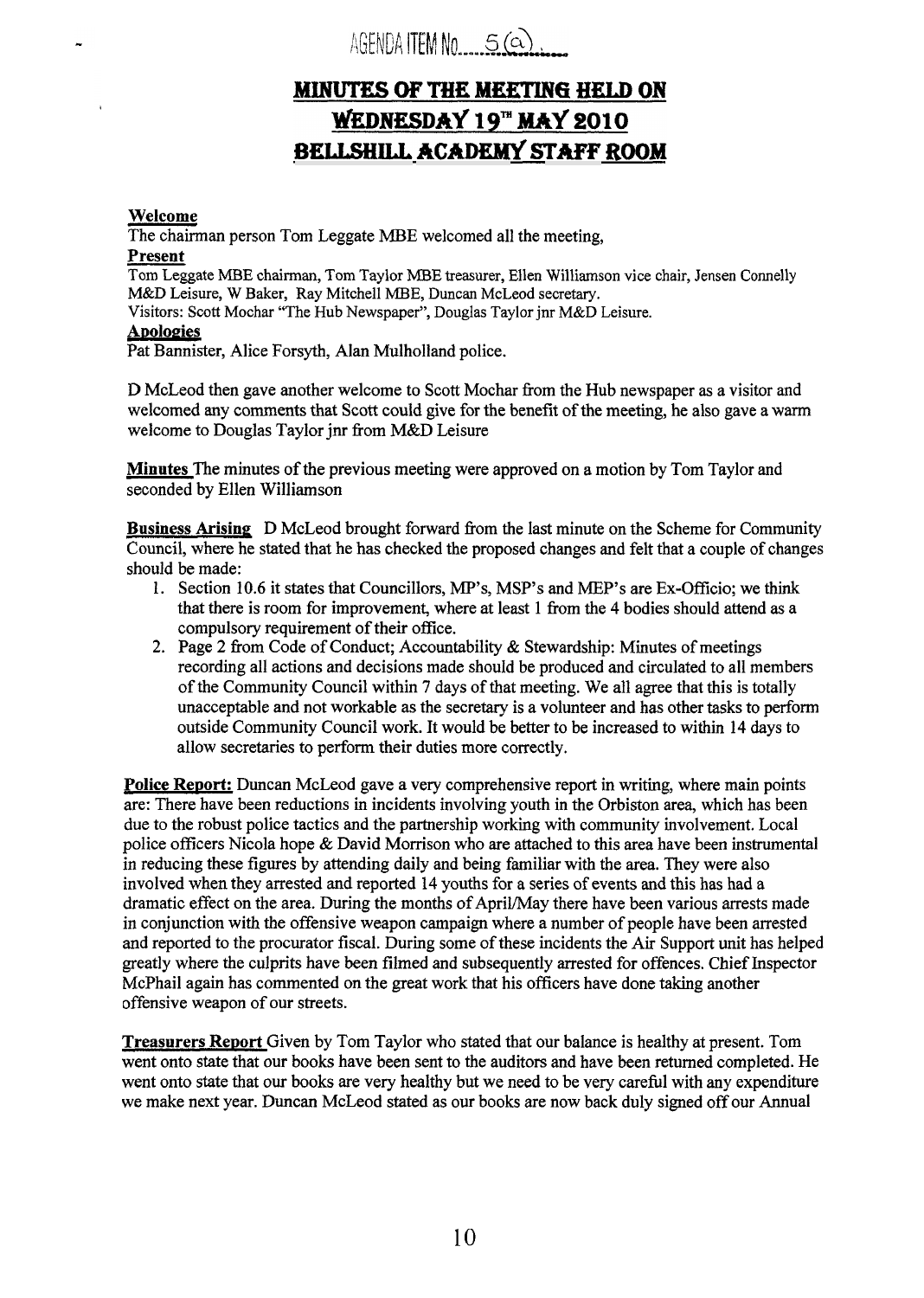General Meeting can now be arranged. Duncan McLeod moved that this should be arranged for our normal June meeting where he will **try** and have a Councillor in attendance to carry out the elections of Office bearers, he will also have this published in the local papers with an advert which will cost us money.

**Street Fair Report:** D McLeod gave a very comprehensive report detailing all that will happen at this year Street Fair. He stated that the road closure will come into force at 18.00 hours on Friday; this closure will also take in the car park which belongs to Tesco, at the corner of Emma Jay Road Main Street.

On Saturday the Fair will be opened by the Deputy Provost James Robertson at 1 1 .OOam, from 12.00 noon the Salvation Army Band will entertain the public, at 13.00 hours the Bellshill & District Concert Brass will the take over.

On Sunday this year I have arranged that Bellshill Main Street will host 3 local dance groups who will entertain all that wishes to come along and be entertained.

This will begin at **13** .OO hours when Dance Dynamics Cheer Squad will start the entertainment under the guidance of Carol McLean,

At 14.15 hours Street Beat from Maureen McLaughlin and Nadia Brown Academy will take over, At 15.30 hours Signature Dance Squad will then entertain us under the guidance of Fiona Reid. On the Monday the Army Recruitment Team are coming along and the Strathclyde Fire Service showing off the equipment they are trained to use. Jensen then stated unfortunately Mathew  $\&$ Douglas with their respective wives will be unable to attend this year as they will be attending a wedding but they will be replaced by Douglas junior and Mathew junior. All that Duncan hopes for is for good weather for the whole weekend and the public to support us as they have done in the past.

### **Correspondence**

- TFN Newspapers
- Weekly List of Planning Applications D McLeod stated there were a number of applications in the Bellshill Area but felt that they were well within guidelines.
- $\bullet$ Noisy neighbours pack from NLC and the police, Duncan indicated that he picked this up when he attended the caravan which was available for all to come along and visit in the car park of Tesco
- E-Mail from secretary to provost and deputy Provost indicating that **Jim** Robertson would not be able to attend the opening of our Street Fair. Our chairman instructed the secretary to contact Mary Buchanan and ask why he has cancelled and ask for a suitable replacement. D McLeod stated that he would just wait until the day and ask one of our invited guests to open the fair. Our Chairman stated that we should not allow this to happen and requested that the secretary contact this office and complain. D McLeod agreed to this request.
- $\bullet$ Flyer from Consumer Focus Scotland on a step by step guide to common repairs. D McLeod sated that when this arrived earlier today he will e-mail them back to ask for booklet which was on offer from a down load. D.McLeod stated he would have down loaded this booklet but it was 53 pages long and felt it would be more beneficial to ask for a hard copy.
- E-Mail from Steve Hoy co-ordinator from the SOCA sports programme.
- SCVO Ebulletin from **27"** April & 11" May
- E-Mail informing us of the cancellation of the demonstration about Lloyds **TSB** foundation for Scotland rally.
- VANL training E-Bulletin
- Flyer from Landscape-led Natural Play on their play area equipment
- Letter from NLC community Grant Scheme informing us that they will look at another grant for the community council at their next meeting
- A second letter from NLC grant scheme indicating **&400** grant to work for our Street Fair.
- Letter from Bellshill Academy inviting the secretary to attend the Annual Prize Giving, D McLeod has accepted this invitation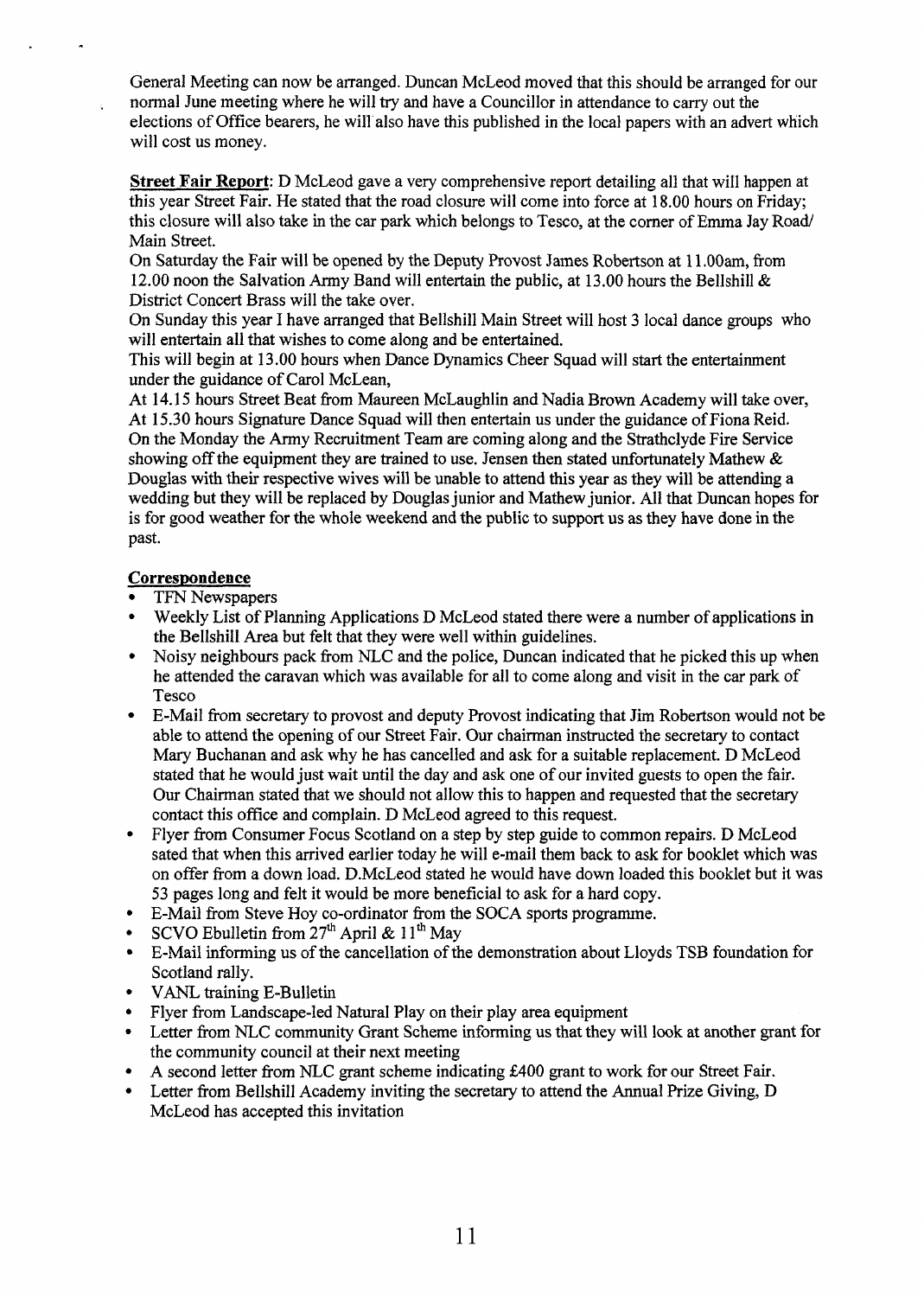- Letter of thanks from Bellshill Academy fro the donation of **2200** toward costs for their prize • Letter of the giving cere.<br>• A card from<br>AOCB<br>Remember to a cout as this is w
- A card from Pat Bannister who is unable to attend our Street Fair

### **AOCB**

Remember to all that our next meeting will be the Annual General Meeting and we need a good turn out as this is when we elect the appropriate people that will take this committee forward. D McLeod will make sure that an advert will be put into the Bellshill Speaker and The Hub to run for **2** weeks prior to this meeting.

**D.** McLeod remembered all in attendance that the Street Fair will take place on Saturday **29'** May **and** he looks forward to see all members at the Cultural Centre on the morning before the official opening where he will introduce new faces to our Street Fair along with our regulars. He also hoped that all our members will remember that the Street Fair in covering the whole weekend and some of **our** members will come along and support him during these events

**As** this completed all the business of tonight's meeting the secretary moved a vote of **thanks** to the chairman until the next meeting.

### **Next Meeting.**

The next meeting which will be our Annual General Meeting will be held on Wednesday 16<sup>th</sup> June 2010 in Bellshill Academy staff room.

### **All welcome.**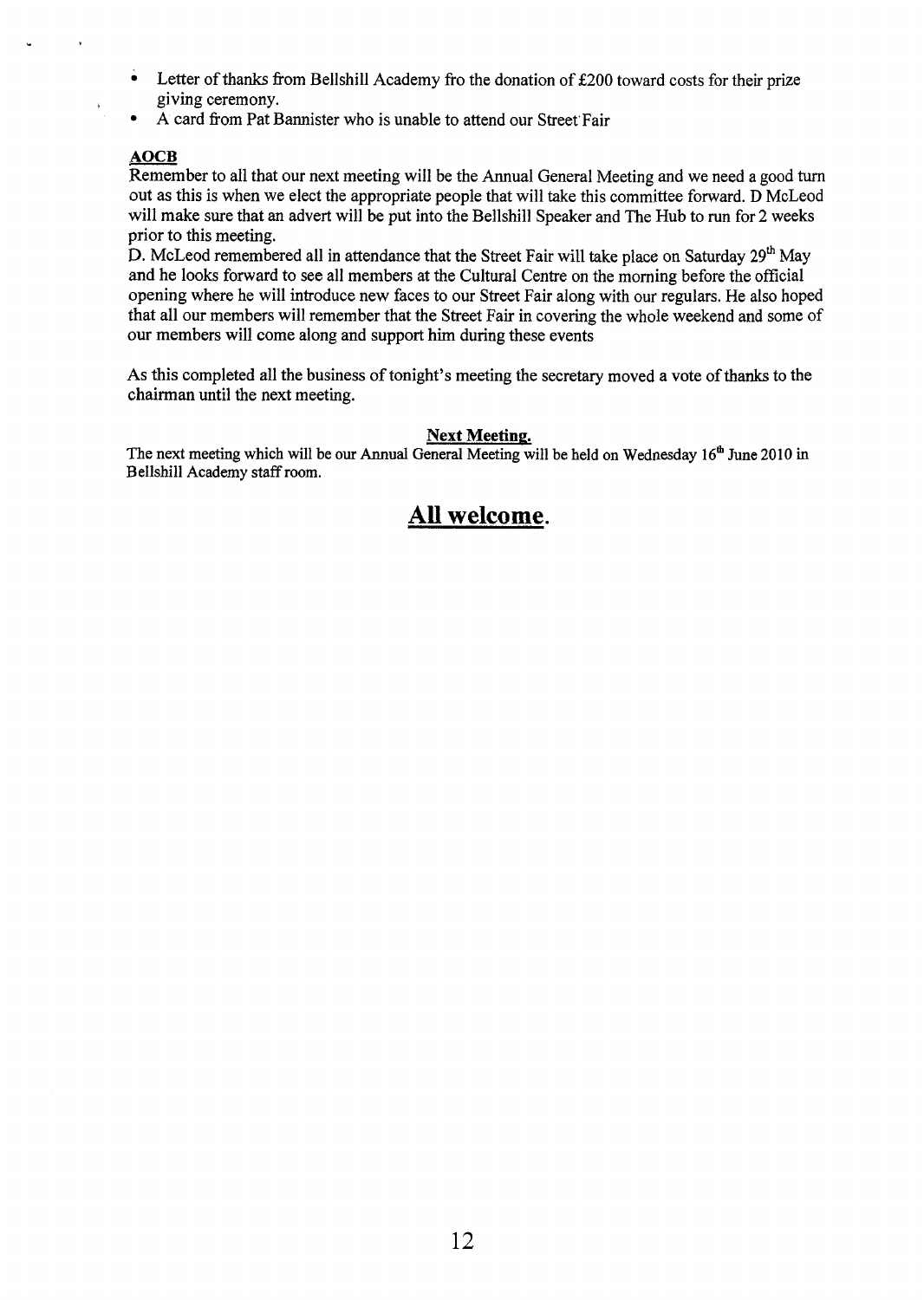AGENDA ITEM NO. 56

### **MINUTES OF THE MEETING HELD ON** WEDNESDAY 16" JUNE 2010 **BELLSHILL ACADEMY STAFF ROOM ANNUAL GENERAL MEETING**

### **Welcome**

The **chairman Tom** Leggate MBE welcomed all to the meeting.

### **Present**

T Leggate MBE Chairman, T Taylor MBE, Treasurer, E Williamson Vice Chair, Alice Forsyth, Ray Mitchell **MBE,** Joe Gorman, Walter Baker, *S.* Changleng, John Devlin, Cllr Harry McGuigan and Duncan McLeod secretary.

Apologies P. Bannister, S Mochar (The Hub) Cllr Harry Curran (E-Mail apology from Fiona and Leanne **from** signature dance squad)

**Minutes** The minutes from the meeting of Wednesday  $20<sup>th</sup>$  May were moved correct by Ellen Williamson and seconded by Ray Mitchell.

Before the meeting officially started our chainnan asked all present to introduce each other and give who or what they represent. D McLeod gave a special welcome to Cllr *Hany* McGuigan who will conduct our election of office bearers later in the meeting. He also gave a warm welcome to Stephen Changleng and John Devlin who have came along for the first time and a welcomed return to Joe Gorman.

### **Business Arising**

The secretary D McLeod brought forward a couple of issues from the previous meeting:

- 1. E-Mail response from office of Jim Robertson Deputy Provost, where after the previous meeting an e-mail was read out indicating that Jim Robertson would need to cancel **our**  previously agreed attendance at the Street Fair for the opening because of other commitments. D McLeod was instructed by the Chairman to contact his office for an explanation, on the secretary contacting his office **a** reply was received agreeing to attend our Street Fair
- **2.**  Point as per our constitution that when our AGM is decided there must be notification given to the local papers, **I3** McLeod contacted both the Bellshill Speaker and The Hub Newspapers seeking costs for an advert. D.McLeod informed all present that the advert was placed with both papers, He then went onto comment on the costs incurred were the speaker  $£126.06$  and the Hub **€58.75,** He went onto show both adverts and the members. No discussion was allowed on this issue, but greater care when these adverts are placed in the future.
- **3.**  NLC Review of Scheme for Community Councils letter form previous meeting, reply stating that point 1 is not feasible where request that **MPs,MSPs,MEPs** should hold membership of the Community Council. Point 2 suggestion constructive will include in his report asking that the timescale for circulating the minutes be increased from **7** days to **14** days.

### **Police ReDort NONE**

**Treasurers Report** Tom Taylor brought forward the report stating that we have had a fairly comfortable term and hoped that it can continue. He went onto inform all the members that through good house keeping between our secretary and himself we had a deficit over year of **€488.95** and hoped that it will continue next year, if he is re-elected.

### **Street Fair**

**D** McLeod then stated that the event was a great success this year in his opinion the change fiom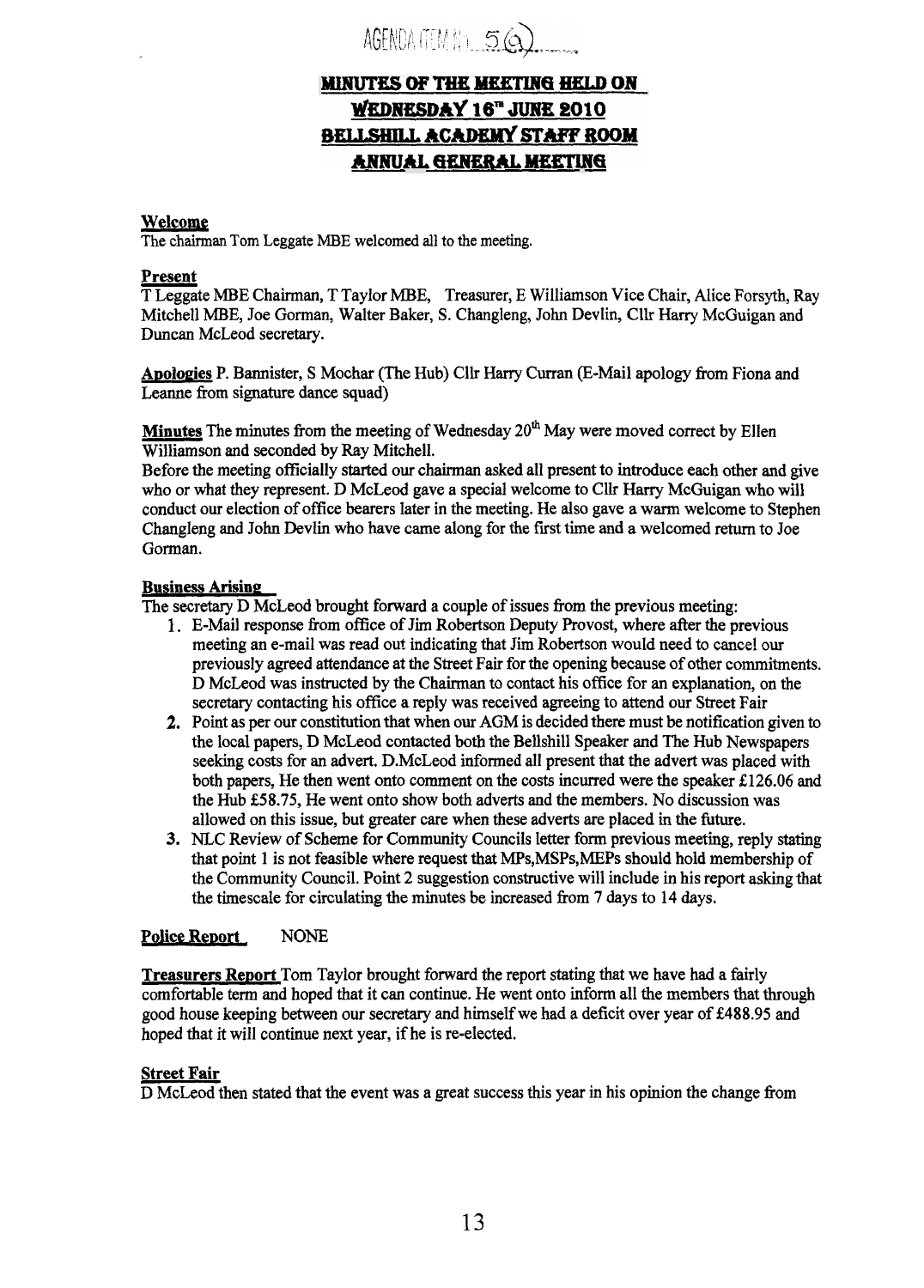mainly the one day from the Community Council involvement to including the 3 days were first class. He went on to state that the 3 Dance Academies were congratulated for their input on the Sunday afternoon, the shows that these young ladies performed were out of this world, he hoped that they will be welcomed back next year to *carry* on from where they lefi off. On the Monday the Fire Service and the **Army** Recruitment Team were again excellent but more publicity for these 2 days is a requirement for next year with some more activities on the Monday.

### Correspondence

- Weekly List of Planning Applications
- Weekly issues of Third Force News
- VANL Training bulletin (D McLeod stated that he has taken up one of the training programme "Effective Minute Taking" to assist him when he is preparing the minute.
- VANL Annual Training Needs Analysis questionnaire (to be completed by D McLeod and  $\bullet$ forwarded)
- VANL Bulleting No 2 June 2010  $\bullet$
- SCVO members E Bulletin **25\*** May & **8\*** June  $\bullet$
- $\bullet$ Wickstead Playscapes flyer
- $\bullet$ NLC minutes
- $\bullet$ NLC Review of Scheme for Community Councils reply.
- NLC Events Calendar information required (D McLeod to pass on anything of interest)  $\bullet$
- NLC creditors payment information  $\bullet$
- NLC invite to Armed Forces Day (fly the Flag) D McLeod & Tom Taylor will attend)
- $\bullet$ Requested booklet on Common Repair, Common Sense guide to management of tenements in Scotland *(5)*
- SCVO Policy committee  $\&$  Management Board nomination  $\&$  election forms
- Letter of information on **SURF** Scotland's Independent Regeneration Network ( D McLeod to deal with this form)
- North Lanarkshire Muslim Women & Family Alliance invitation (unfortunately time barred)
- Card of apology from Anne Munroe unable to attend the opening of the Street Fair

D McLeod asked before the elections were carried out by Cllr Harry McGuigan that we have a few words from our Chairman, Treasurer and secretary in a report form.

### **Chairman**

Tom Leggate thanked a everyone that comes along to our monthly meeting regularly where a number of things have been carried forward. He stated that he has attend a number of function on behalf of the Community Council and enjoyed **each** and every one of them

### **Treasurer**

Tom Taylor also thanked all for their assistance over the last year where a number of events have been successhl. Thanks for D McLeod our secretary for keeping a tight control over many an issue and hope that this will continue into the future.

### **Secretarv**

As I have now been the secretary for another year, where the work load has increased steadily with attending a lot of other meetings. These have been very interesting and informative but not all successful. I attended consultation meetings for Belvidere Primary School and the Gardenside Senior Citizens Centre where the centre has been granted a stay of execution but the school has been scheduled to close at the end of this **term.** I am saddened to report this but we do not have any say left in these decisions.

Our Annual Street fair last year was a glorious success where Billy McNeil came along and opened it, this year our fair was extremely successful even with the added work load in transforming this weekend fiom mainly 1 day to 3 days. This year our fair was opened by NLC Deputy Provost Jim Robertson where he did thank us for this invite, our weekend went very well especially with the introduction of Sunday and Monday, where the 3 Dance Academy's proved a great success, **X** did pass on my thanks to all of the organisers in these groups and stated that I look forward to working with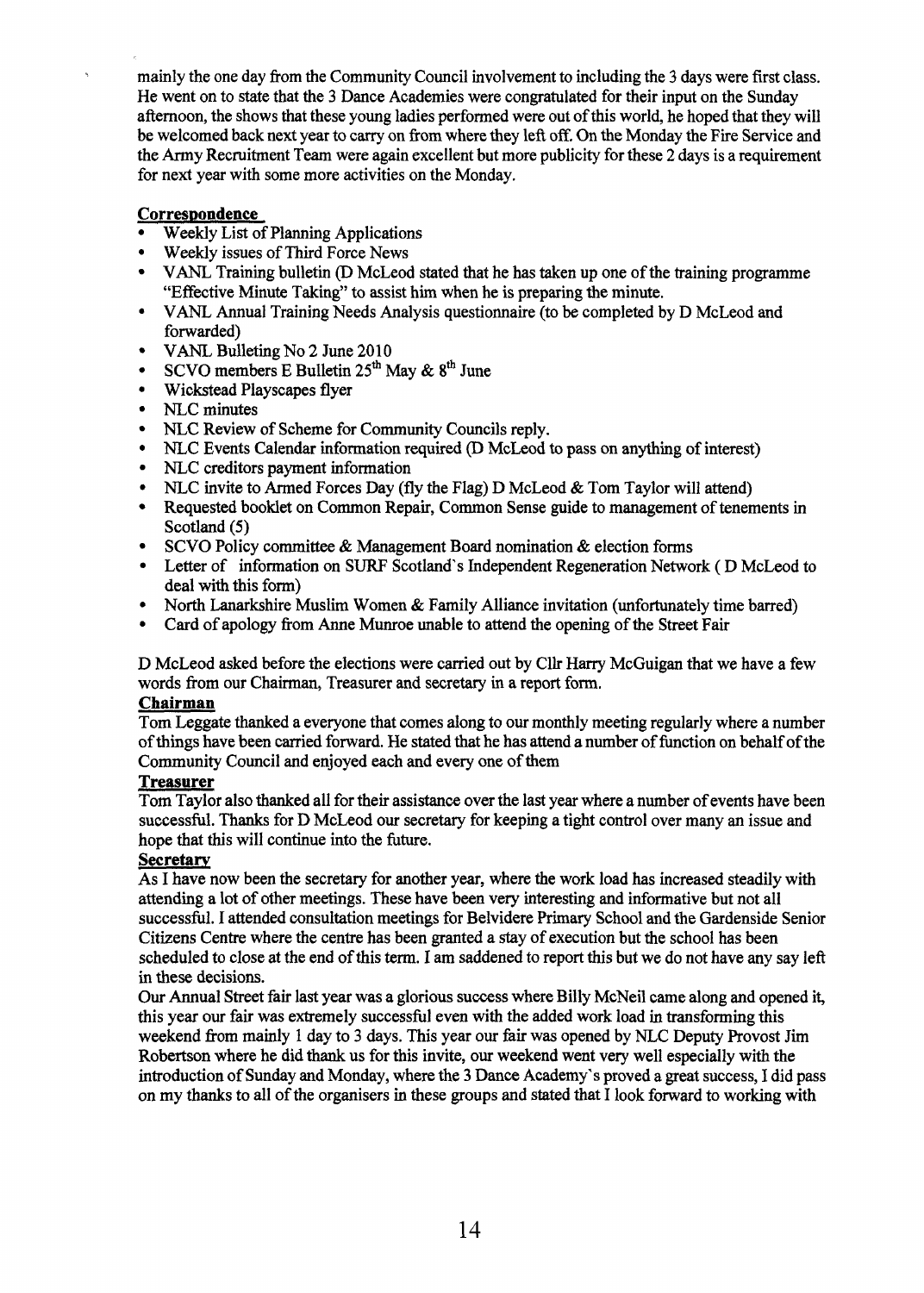them next year. The Monday was not a successful as the Sunday but it can be improved on and I will look into new ideas for this day for the future.

During the year we have also welcomed a new head teacher to Bellshill Academy **Mrs** Anne Munro in December 2009. Anne then came along to our March meeting and gave a presentation on what her ideas and thoughts will be in moving Bellshill Academy forward for our youngsters.

In February Scott Mochar **from** -The Hub Newspaper was welcomed top our meetings and became a regular at these meetings.

In June 2009 Ray Mitchell was presented her MBE **down** at Buckingham **Palace** for her work in collecting for various charities, she was given warm congratulations for this great achievement. At our Street Fair a bouquet of flowers was purchased and would have been presented but Ray could not return to the Cultural Centre for this presentation but Duncan McLeod went down to her home and passed on the thanks fio Bellshill Community Council for all her efforts throughout the years.

Remembrance Day Service and Parade was again well supported where Rev Agnes Moore conducted this service of Remembrance. D McLeod thanked all that attended and gave a special thanks to the Imperial Flute Band, The Salvation Army Band, and our local police force where on that morning we had to be re-routed owing to a fire in John Street, the Imperial Social Club for supplying a cup of Tea/Coffee, along with Boyd Tunnoch for the Caramel Wafers.

**During** the year we also had a change of face from **our** community policing where Alan Wylie moved to pastures new and was replaced by Alan Mulholland, where he was given a warm welcome to the community council. At our November meeting a special welcome was extended to **Alan** Wylie where the community Council members made a special presentation to Alan for all his work with the community councillors

This year in my humble opinion has been a great success but we need younger members to assist us with some of our tasks which we, as a Community Council need to perform for the benefit of the town of Bellshill.

I **once** again have enjoyed my term of office and if required will carry on this enjoyable duty for the benefit of this Community Council.

### **Election of Office Bearers for 2009-2010**

T Leggate then asked **Cllr** Harry McGuigan to assist and conduct the election of **ofice** bearers. Harry then took control of the Chair.

During the selection of Chairman we had Tom Leggate proposed by Ellen Williamson and seconded by Alice Forsyth and Tom Taylor proposed Ray Mitchell and seconded by D McLeod on a show of hands Tom Taylor received 3 votes **and Tom** Leggate received 6 votes D McLeod interjected at this juncture seeking clarification on those entitled to vote, on counting the votes for Tom Leggate he voted for himself which D McLeod stated was unconstitutional. Harry McGuigan was asked for clarification and stated that this has been procedure for some time where a person elected can vote for himself. Once again D McLeod asked for a ruling Harry McGuigan then ruled that this was an acceptable criteria, D McLeod then stated that he would be placing this within the minute and seeking guidance **fiom** North Lanarkshire Council.

The remainders of the positions were completed by Tom Leggate and are **as** follows:

### **Chairman** - **Tom Leeg ate MBE Vice Chair** - **Ellen Williamson Secretaw** - **Duncan McLeod Treasurer** - **Tom Tavlor MBE**

As this completed the election of office bearers D McLeod asked that Ellen Williamson must be thanked for her participation over the year when she filled the post of Chair Person when Tom Leggate was unable to attend As this complete<br>thanked for her p<br>Leggate was una<br>**AOCB**<br>D McLeod then

D McLeod then asked for the meetings to remain status quo but he will **try** and have them held on the ground floor.

Out of pocket expenses this was moved status quo.